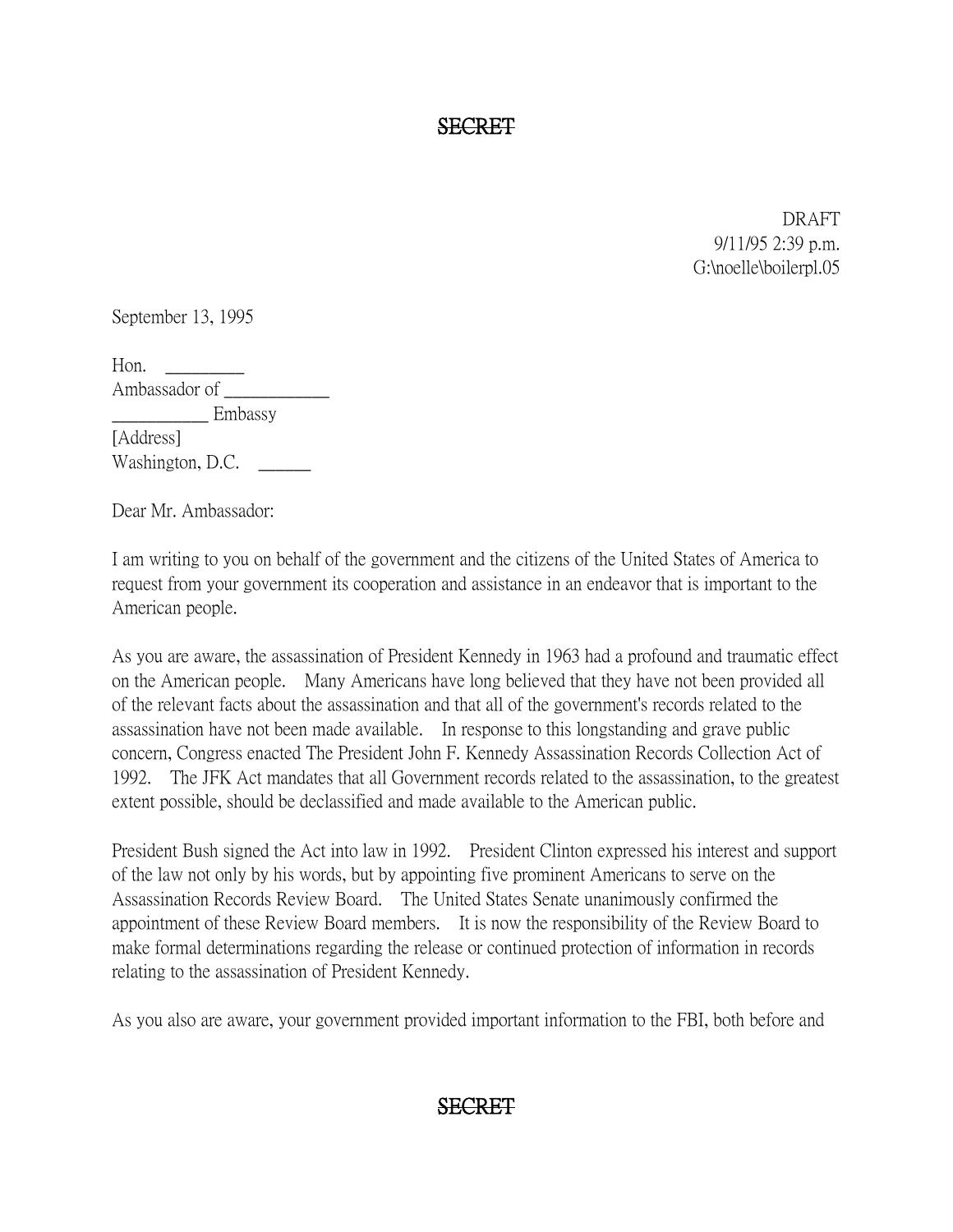## SECRET

Hon. \_\_\_\_\_\_\_\_\_\_\_\_ September 13, 1995 Page 2

after the assassination, that related to Lee Harvey Oswald, the alleged assassin of President Kennedy. Documents in the FBI's files reveal the helpful assistance that your government provided to the United States at a time of severe national shock and sorrow.

We believe that it is important for the American people to see, in their entirety, many of the documents reflecting your government's beneficial assistance to the United States. Release of this information would not only help the United States Government by alleviating suspicions that it is hiding relevant information from the public, but would provide the American people with a valuable demonstration of the productive and cooperative spirit shown by your government at a time of crisis for the American people.

As a part of its mandate, the Assassination Records Review Board voted to release, in their entirety, five records from the files of the Federal Bureau of Investigation related to your government's assistance in the investigation of Lee Harvey Oswald. The Board is aware that certain aspects of a liaison relationship between two nations' law enforcement agencies are appropriately confidential. In our view, however, these five documents do not disclose anything regarding current relationships between our governments, anything relating to sensitive sources and methods, or indeed anything regarding law enforcement liaison between our countries that has not already been acknowledged and revealed.

In contrast, there is a great public interest in this information as it relates to Lee Harvey Oswald. Oswald's activities have been the subject of persistent speculation because of the incomplete public record. It is precisely this kind of information that Congress wanted released to the American people.

The Board's decisions regarding these five documents were careful and discriminating. The Review Board did not recommend a wholesale release of all documents involving this liaison relationship, but rather took a careful, reasoned step to make available important information without compromising important relationships.

President Clinton and the Review Board would very much appreciate your government's consent to

## SECRET